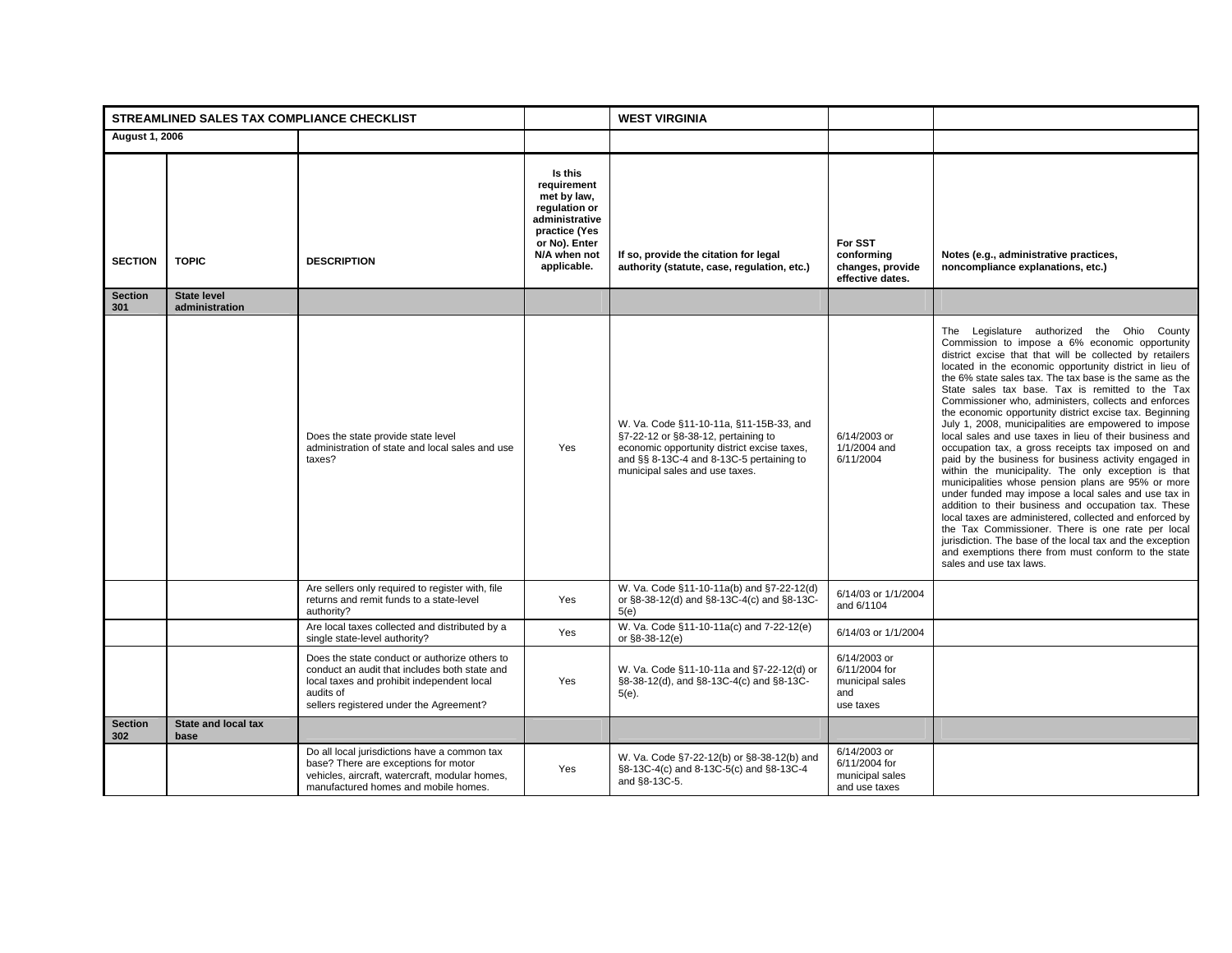|                       |                                   | Are the state and local tax bases identical?<br>Note: The Agreement requires identical state<br>and local tax bases by January 1, 2006.                                                                                                                                     | Yes | W. Va. Code §7-22-12(b) or §8-38-12(b) and<br>§8-13C-4(c) and 8-13C-5(c). | 6/14/2003 or<br>6/11/2004 for<br>municipal sales and<br>use taxes |  |
|-----------------------|-----------------------------------|-----------------------------------------------------------------------------------------------------------------------------------------------------------------------------------------------------------------------------------------------------------------------------|-----|---------------------------------------------------------------------------|-------------------------------------------------------------------|--|
| <b>Section</b><br>303 | Seller registration               |                                                                                                                                                                                                                                                                             |     |                                                                           |                                                                   |  |
|                       |                                   | Does the state participate in the multistate<br>online registration system?                                                                                                                                                                                                 | Yes | W. Va. Code §11-15B-11(a)                                                 | 1/1/2004                                                          |  |
|                       |                                   | Are voluntary sellers registering under the<br>multistate online registration system exempted<br>from paying registration fees?                                                                                                                                             | Yes | W. Va. Code §11-15B-11(a)                                                 | 1/1/2004                                                          |  |
| <b>Section</b><br>305 | Local rate and<br>boundary change |                                                                                                                                                                                                                                                                             |     |                                                                           |                                                                   |  |
|                       |                                   | Does the state have local jurisdictions that levy<br>a sales or use tax? If yes, answer the following<br>questions.                                                                                                                                                         | No  |                                                                           |                                                                   |  |
|                       |                                   | A. Does the state limit the effective date of<br>local rate changes to the first day of a calendar<br>quarter after a minimum of 60 days notice?                                                                                                                            | Yes | W. Va. Code §11-15B-35(a)                                                 | 1/1/2004                                                          |  |
|                       |                                   | B. Does the state limit the effective date of<br>local rate changes from catalog sales wherein<br>the purchaser computed the tax based on local<br>tax rates published in the catalog only on the<br>first day of a calendar quarter after a minimum<br>of 120 days notice? | Yes | W. Va. Code §11-15B-35(b)                                                 | 1/1/2004                                                          |  |
|                       |                                   | C. Does the state limit local boundary changes<br>for the purposes of sales and use taxes to the<br>first day of calendar quarter after a minimum of<br>60 days notice?                                                                                                     | Yes | W. Va. Code §11-15B-35(c)                                                 | 1/1/2004                                                          |  |
|                       |                                   | D. Does the state provide a database with<br>boundary changes?                                                                                                                                                                                                              | Yes | W. Va. Code §11-15B-35(d)(1)                                              | 1/1/2004                                                          |  |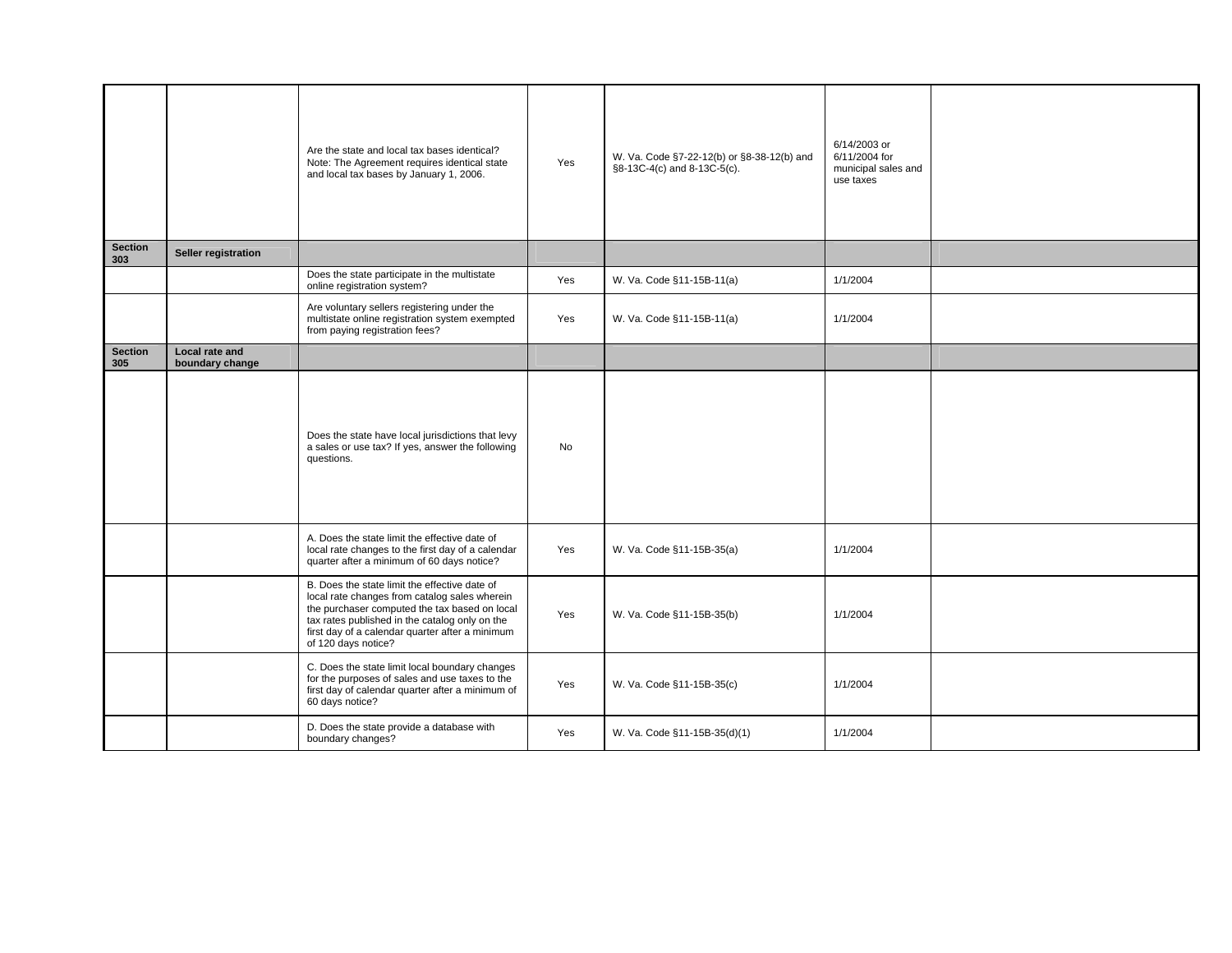|                       |                                                | E. Does the state provide a database<br>identifying rate and jurisdictional information<br>based on 5 and 9 digit zip codes?                                                                             | Yes | W. Va. Code §11-15B-35(d)(3)       | 1/1/2004                  |  |
|-----------------------|------------------------------------------------|----------------------------------------------------------------------------------------------------------------------------------------------------------------------------------------------------------|-----|------------------------------------|---------------------------|--|
|                       |                                                | F. Does the database provided by the state<br>apply the lowest rate in the zip code if the area<br>includes more than one tax rate?                                                                      | N/A | W. Va. Code §11-15B-35(d)((3)      | 1/1/2004                  |  |
|                       |                                                | G. Does the state commit to participating with<br>other states in development of an address-<br>based system?                                                                                            | Yes | W. Va. Code §11-15B-35(d)(4)       | 1/1/2004                  |  |
| <b>Section</b><br>306 | <b>Relief from certain</b><br>liability        |                                                                                                                                                                                                          |     |                                    |                           |  |
|                       |                                                | Does the state relieve the seller and the CSP<br>from liability for collecting incorrect amount of<br>tax by relying on data provided by state on<br>rates, boundaries, and jurisdiction<br>assignments? | Yes | W. Va. Code §11-15B-36             | 1/1/2004 and<br>6/11/2004 |  |
| <b>Section</b><br>307 | <b>Database requirements</b><br>and exceptions |                                                                                                                                                                                                          |     |                                    |                           |  |
|                       |                                                | A. Does the state provide a database per<br>Section 305, in downloadable format?                                                                                                                         | Yes |                                    |                           |  |
| <b>Section</b><br>308 | State and local tax<br>rates                   |                                                                                                                                                                                                          |     |                                    |                           |  |
|                       |                                                | A. Has the state eliminated multiple state sales<br>and use tax rates after Dec. 31, 2005 (a single<br>additional rate on food/food ingredients/drugs<br>is allowed)?                                    | Yes | W. Va. Code §§11-15-3 and 11-15A-2 | 1/1/2004                  |  |
|                       |                                                | B. Does the state have local jurisdictions that<br>levy a sales or use tax? If yes, answer the<br>following questions.                                                                                   | No  |                                    |                           |  |
|                       |                                                | 1. Do the local jurisdictions have no more than<br>one sales tax rate or one use tax rate per local<br>jurisdiction?                                                                                     |     |                                    |                           |  |
|                       |                                                | 2. If a local jurisdiction levies both a sales tax<br>and use tax, are the local rates identical?                                                                                                        |     |                                    |                           |  |
| <b>Section</b><br>310 | <b>General sourcing rules</b>                  |                                                                                                                                                                                                          |     |                                    |                           |  |
|                       |                                                | A. Verify that each sourcing rule is followed by<br>the state as required under Section 309.                                                                                                             |     |                                    |                           |  |
|                       |                                                | 1. If received at business location of seller,<br>then sourced to that location.                                                                                                                         | Yes | W. Va. Code §11-15B-15(a)(1)       | 1/1/2004                  |  |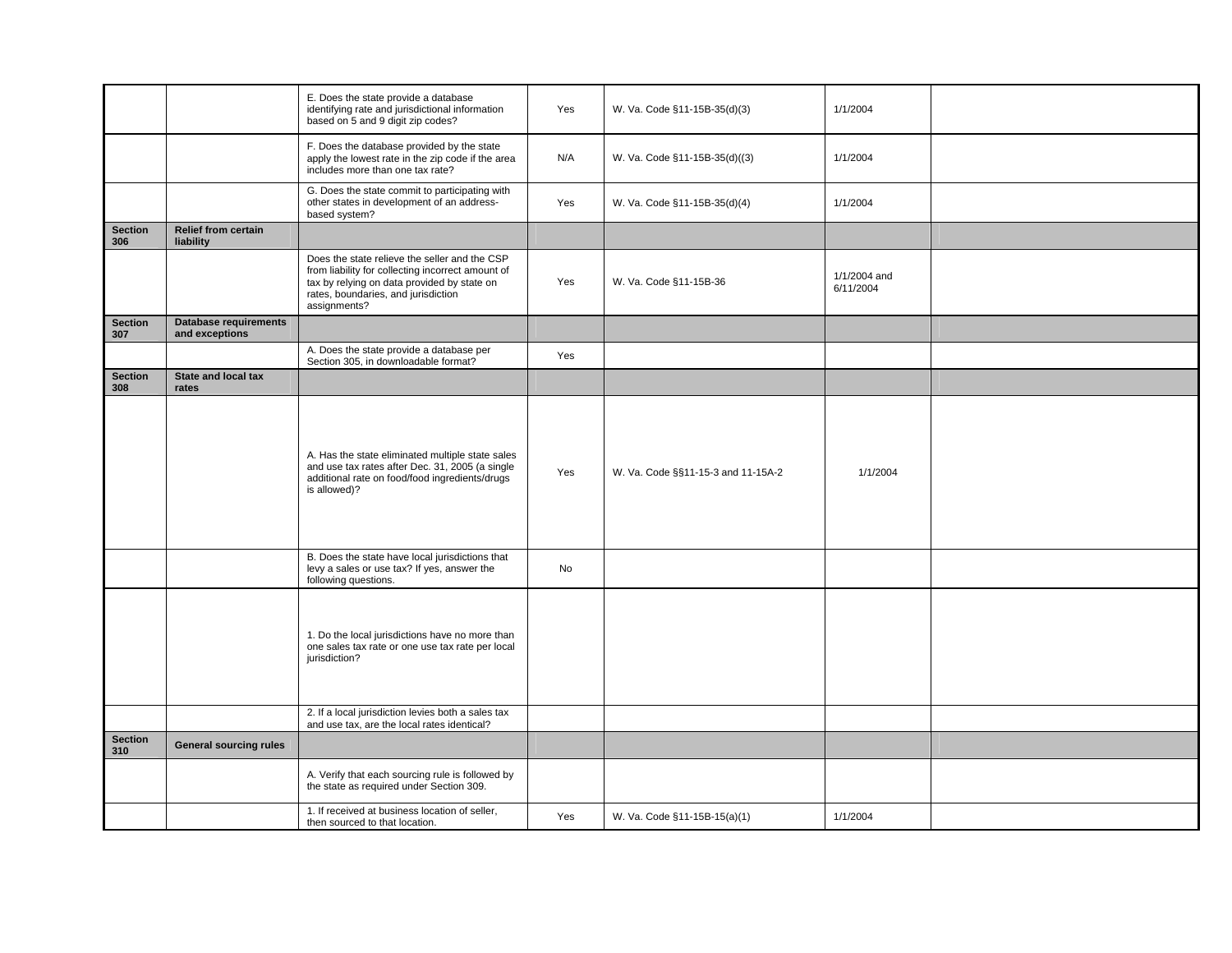|                       |                                        | 2. If not received at business location of seller,<br>then sourced to location of receipt.                                                                                                                                                                                                                                                                                                                     | Yes | W. Va. Code §11-15B-15(a)(2) | 1/1/2004 |                                                                  |
|-----------------------|----------------------------------------|----------------------------------------------------------------------------------------------------------------------------------------------------------------------------------------------------------------------------------------------------------------------------------------------------------------------------------------------------------------------------------------------------------------|-----|------------------------------|----------|------------------------------------------------------------------|
|                       |                                        | 3. If subsections 1 & 2 do not apply, then<br>sourced to address of purchaser in business<br>records of seller that are maintained in ordinary<br>course of seller's business.                                                                                                                                                                                                                                 | Yes | W. Va. Code §11-15B-15(a)(3) | 1/1/2004 |                                                                  |
|                       |                                        | 4. If subsections 1, 2 & 3 do not apply, then<br>sourced to address of purchaser obtained<br>during consummation of sale, including<br>address of purchaser's payment instrument, if<br>no other address is available.                                                                                                                                                                                         | Yes | W. Va. Code §11-15B-15(a)(4) | 1/1/2004 |                                                                  |
|                       |                                        | 5. If subsections 1, 2, 3 & 4 do not apply, then<br>sourced to location from which tangible<br>personal property was shipped, from which<br>digital good or computer software delivered<br>electronically was first available for<br>transmission by seller, or from which service<br>was provided.                                                                                                            | Yes | W. Va. Code §11-15B-15(a)(5) | 1/1/2004 |                                                                  |
|                       |                                        | B. Lease or rental of tangible personal property<br>is sourced as follows:                                                                                                                                                                                                                                                                                                                                     |     |                              |          |                                                                  |
|                       |                                        | 1. If recurring periodic payments, then sourced<br>the same as retail sale. Subsequent payments<br>are sourced to the primary property location for<br>each period covered by the payment?                                                                                                                                                                                                                     | Yes | W. Va. Code §11-15B-15(b)(1) | 1/1/2004 |                                                                  |
|                       |                                        | 2. If no recurring periodic payments, then<br>sourced in accordance with rules of retail sale?                                                                                                                                                                                                                                                                                                                 | Yes | W. Va. Code §11-15B-15(b)(2) | 1/1/2004 |                                                                  |
|                       |                                        | 3. Does not affect tax based upon a lump sum<br>or accelerated basis or property acquired for<br>lease?                                                                                                                                                                                                                                                                                                        | Yes | W. Va. Code §11-15B-15(b)(3) | 1/1/2004 |                                                                  |
|                       |                                        | C. Lease or rental of motor vehicles, trailers,<br>semitrailers, or aircraft that do not qualify as<br>transportation equipment shall be sourced as<br>follows:                                                                                                                                                                                                                                                |     |                              | 1/1/2004 |                                                                  |
|                       |                                        | 1. If recurring periodic payments, then sourced<br>to primary property location?                                                                                                                                                                                                                                                                                                                               | Yes | W. Va. Code §11-15B-15(c)(1) | 1/1/2004 |                                                                  |
|                       |                                        | 2. If no recurring periodic payments, then<br>sourced in accordance with rules of retail sale?                                                                                                                                                                                                                                                                                                                 | Yes | W. Va. Code §11-15B-15(c)(2) | 1/1/2004 |                                                                  |
|                       |                                        | 3. This provision does not affect tax based<br>upon a lump sum or accelerated basis or<br>property acquired for lease?                                                                                                                                                                                                                                                                                         | Yes | W. Va. Code §11-15B-15(c)(3) | 1/1/2004 |                                                                  |
|                       |                                        | D. The retail sale, including lease or rental, of<br>transportation equipment shall be sourced in<br>accordance with rules for retail sale?                                                                                                                                                                                                                                                                    |     | W. Va. Code §11-15B-15(d)    | 1/1/2004 |                                                                  |
|                       |                                        | 1. Has the state defined transportation<br>equipment as required in Section 310,<br>subsection D, of the Agreement?                                                                                                                                                                                                                                                                                            | Yes | W. Va. Code §11-15B-15(d)    | 1/1/2004 |                                                                  |
| <b>Section</b><br>311 | <b>General sourcing</b><br>definitions |                                                                                                                                                                                                                                                                                                                                                                                                                |     |                              |          |                                                                  |
|                       |                                        | For purposes of Section 310, subsection A, are<br>the terms "receive" and "receipt" defined to<br>mean: taking possession of tangible personal<br>property, making first use of services, or taking<br>possession or making first use of digital goods,<br>whichever comes first? Note: The terms<br>"receive" and "receipt" do not include<br>possession by a shipping company on behalf<br>of the purchaser. | Yes | W. Va. Code §11-15B-14       | 1/1/2004 | Instead of "digital goods" the term used is "custom<br>software" |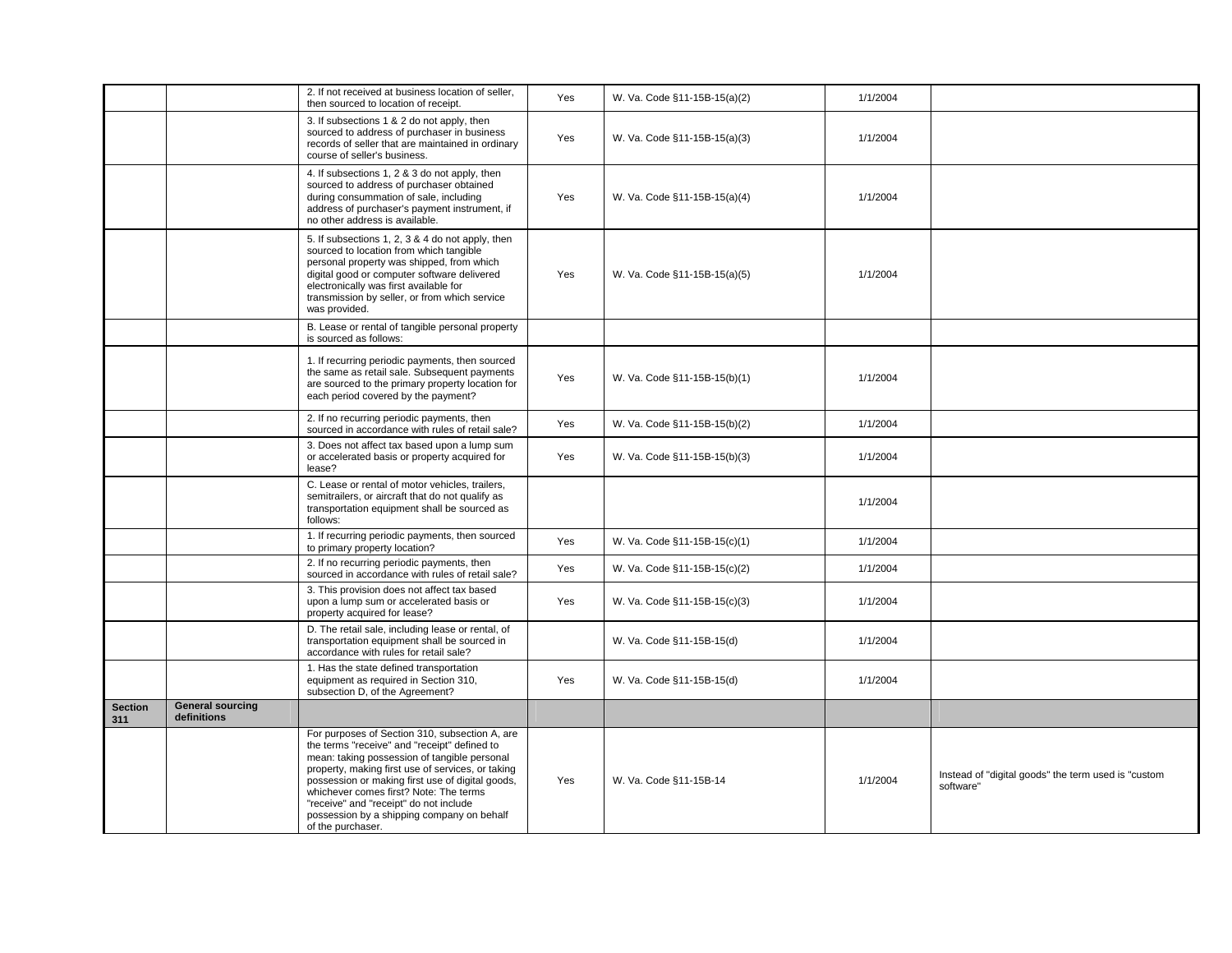| <b>Section</b><br>312 | Multiple points of use      |                                                                                                                                                                                                                                                                                                                                                                                            |     |                              |          |  |
|-----------------------|-----------------------------|--------------------------------------------------------------------------------------------------------------------------------------------------------------------------------------------------------------------------------------------------------------------------------------------------------------------------------------------------------------------------------------------|-----|------------------------------|----------|--|
|                       |                             | Does the state provide that, notwithstanding<br>Section 310, a business purchaser that does<br>not hold a direct pay permit that knows at time<br>of purchase that digital good, computer<br>software delivered electronically or service will<br>be concurrently available for use in more than<br>one jurisdiction shall provide seller with a<br>Multiple Points of Use Exemption Form? | Yes | W. Va. Code §11-15B-18       | 1/1/2004 |  |
|                       |                             | A. Does the state relieve the seller of obligation<br>upon receipt and purchaser incurs obligation<br>on a direct pay basis?                                                                                                                                                                                                                                                               | Yes | W. Va. Code §11-15B-18(a)(1) | 1/1/2004 |  |
|                       |                             | B. Does the state allow the purchaser to use<br>any reasonable, but consistent and uniform,<br>method of apportionment supported by<br>purchaser's records as of time of sale?                                                                                                                                                                                                             | Yes | W. Va. Code §11-15B-18(a)(2) | 1/1/2004 |  |
|                       |                             | C. Does the state provide that the Multiple<br>Points of Use Exemption form is in effect for all<br>future sales by seller to purchaser (except<br>apportionment), until revoked in writing?                                                                                                                                                                                               | Yes | W. Va. Code §11-15B-18(a)(3) | 1/1/2004 |  |
|                       |                             | D. Does the state exempt the holder of a direct<br>pay permit from providing a Multiple Points of<br>Use Exemption Form to the seller and allow<br>the purchaser to use a method of<br>apportionment as provided in subsection B?                                                                                                                                                          | Yes | W. Va. Code §11-15B-18(b)    | 1/1/2004 |  |
| <b>Section</b><br>313 | <b>Direct mail sourcing</b> |                                                                                                                                                                                                                                                                                                                                                                                            |     |                              |          |  |
|                       |                             | A. Does the state provide that, notwithstanding<br>Section 310, a purchaser of direct mail that<br>does not hold a direct pay permit shall provide<br>to seller a Direct Mail Form or information to<br>show jurisdictions to which mail is delivered?                                                                                                                                     | Yes | W. Va. Code §11-15B-17       | 1/1/2004 |  |
|                       |                             | 1. Is the seller relieved of obligation upon<br>receipt and purchaser incurs obligation on a<br>direct pay basis? Form remains in effect for all<br>sales by seller to purchaser.                                                                                                                                                                                                          | Yes | W. Va. Code §11-15B-17(a)(1) | 1/1/2004 |  |
|                       |                             | 2. Does the state provide that upon receipt of<br>delivery information, the seller shall collect tax<br>according to purchaser's submitted information<br>and in the absence of bad faith, seller is<br>relieved of further liability?                                                                                                                                                     | Yes | W. Va. Code §11-15B-17(a)(2) | 1/1/2004 |  |
|                       |                             | B. Does the state provide that if the purchaser<br>does not have direct pay permit and does not<br>provide Direct Mail Form or delivery<br>information, seller shall collect tax pursuant to<br>Section 301 (A)(5) of Agreement?                                                                                                                                                           | Yes | W. Va. Code §11-15B-17(b)    | 1/1/2004 |  |
|                       |                             | C. Does the state provide that if purchaser<br>provides documentation of direct pay permit,<br>the purchaser is not required to provide a<br>Direct Mail Form or delivery information to<br>seller?                                                                                                                                                                                        | Yes | W. Va. Code §11-15B-17(c)    | 1/1/2004 |  |
| <b>Section</b><br>314 | Telecom sourcing rule       |                                                                                                                                                                                                                                                                                                                                                                                            |     |                              |          |  |
|                       |                             | Please verify that each Telecom sourcing rule<br>is followed by the state as required under<br>Section 314 of the Agreement.                                                                                                                                                                                                                                                               |     |                              |          |  |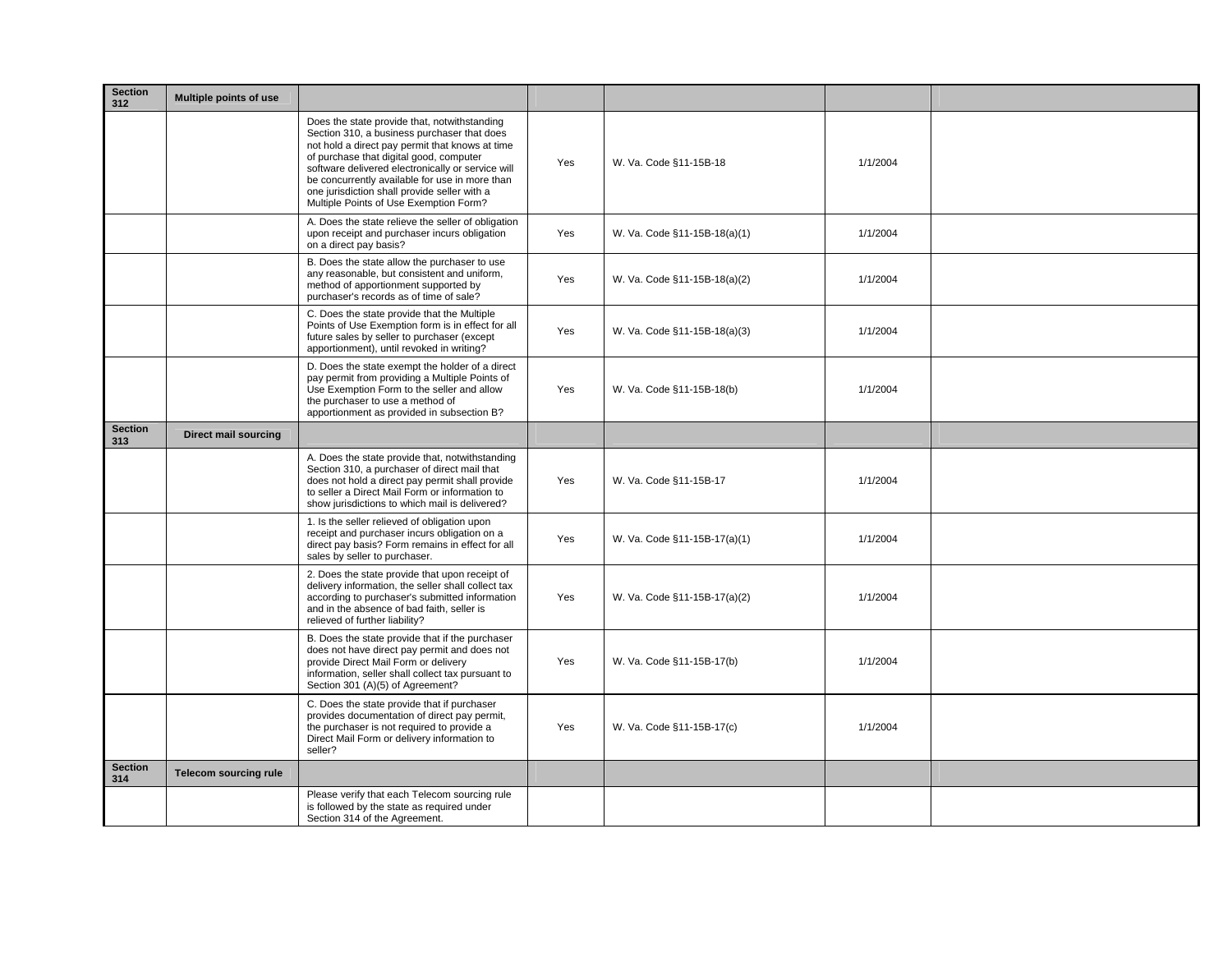|                       |                                        | A. Except for the defined telecom services in<br>subsection C below, if sold on a call-by-call<br>basis, then sourced to each level of taxing<br>jurisdiction where call originates and<br>terminates in that jurisdiction or each level of<br>taxing jurisdiction where call either originates<br>or terminates and in which service address is<br>located?                             | Yes. | W. Va. Code §11-15B-19(a)       | 2/24/2004 |  |
|-----------------------|----------------------------------------|------------------------------------------------------------------------------------------------------------------------------------------------------------------------------------------------------------------------------------------------------------------------------------------------------------------------------------------------------------------------------------------|------|---------------------------------|-----------|--|
|                       |                                        | B. Except for the defined Telecom services in<br>subsection C below, if sold on a basis other<br>than call-by-call basis, then sourced to<br>customer's place of primary use?                                                                                                                                                                                                            | Yes. | W. Va. Code §11-15B-19(b)       | 2/24/2004 |  |
|                       |                                        | C1. Is the sale of mobile telecom other than<br>air-to-ground radiotelephone service and<br>prepaid calling service, sourced to customer's<br>place of primary use as required under Mobile<br>Telecommunications Sourcing Act?                                                                                                                                                          | Yes  | W. Va. Code §11-15B-19(c)(1)    | 2/24/2004 |  |
|                       |                                        | 2. Is the sale of post-paid calling service<br>sourced to the origination point of telecom<br>signal as first identified by either the seller's<br>telecom system or information received by the<br>seller from its service provider, where system<br>used to transport signals is not that of the<br>seller?                                                                            | Yes  | W. Va. Code §11-15B-19(c)(2)    | 2/24/2004 |  |
|                       |                                        | 3. Is the sale of prepaid calling service sourced<br>in accordance with Section 310 of the<br>Agreement?                                                                                                                                                                                                                                                                                 | Yes  | W. Va. Code §11-15B-19(c)(3)    | 2/24/2004 |  |
|                       |                                        | 4. Is the sale of a private communication<br>service:                                                                                                                                                                                                                                                                                                                                    |      |                                 |           |  |
|                       |                                        | a. Service for a separate charge related to a<br>customer channel termination point sourced to<br>each level of jurisdiction in which such<br>customer channel termination point is located?                                                                                                                                                                                             | Yes  | W. Va. Code §11-15B-19(c)(4)(A) | 2/24/2004 |  |
|                       |                                        | b. Service where all customer termination<br>points are located entirely within one<br>jurisdiction or levels of jurisdictions sourced in<br>such jurisdiction in which the customer channel<br>termination points are located?                                                                                                                                                          | Yes  | W. Va. Code §11-15B-19(c)(4)(B) | 2/24/2004 |  |
|                       |                                        | c. Service for segments of a channel between<br>two customer channel termination points<br>located in different jurisdictions and which<br>segment of channel are separately charged<br>sourced fifty percent in each level of jurisdiction<br>in which the customer channel termination<br>points are located?                                                                          | Yes  | W. Va. Code §11-15B-19(c)(4)(C) | 2/24/2004 |  |
|                       |                                        | d. Service for segments of a channel located in<br>more than one jurisdiction or levels of<br>jurisdiction and which segments are not<br>separately billed sourced in each jurisdiction<br>based on the percentage determined by<br>dividing the number of customer channel<br>termination points in such jurisdiction by the<br>total number of customer channel termination<br>points? | Yes  | W. Va. Code §11-15B-19(c)(4)(D) | 2/24/2004 |  |
| <b>Section</b><br>315 | <b>Telecom sourcing</b><br>definitions |                                                                                                                                                                                                                                                                                                                                                                                          |      |                                 |           |  |
|                       |                                        | Does the state define the following terms in<br>sourcing telecommunications:                                                                                                                                                                                                                                                                                                             |      |                                 |           |  |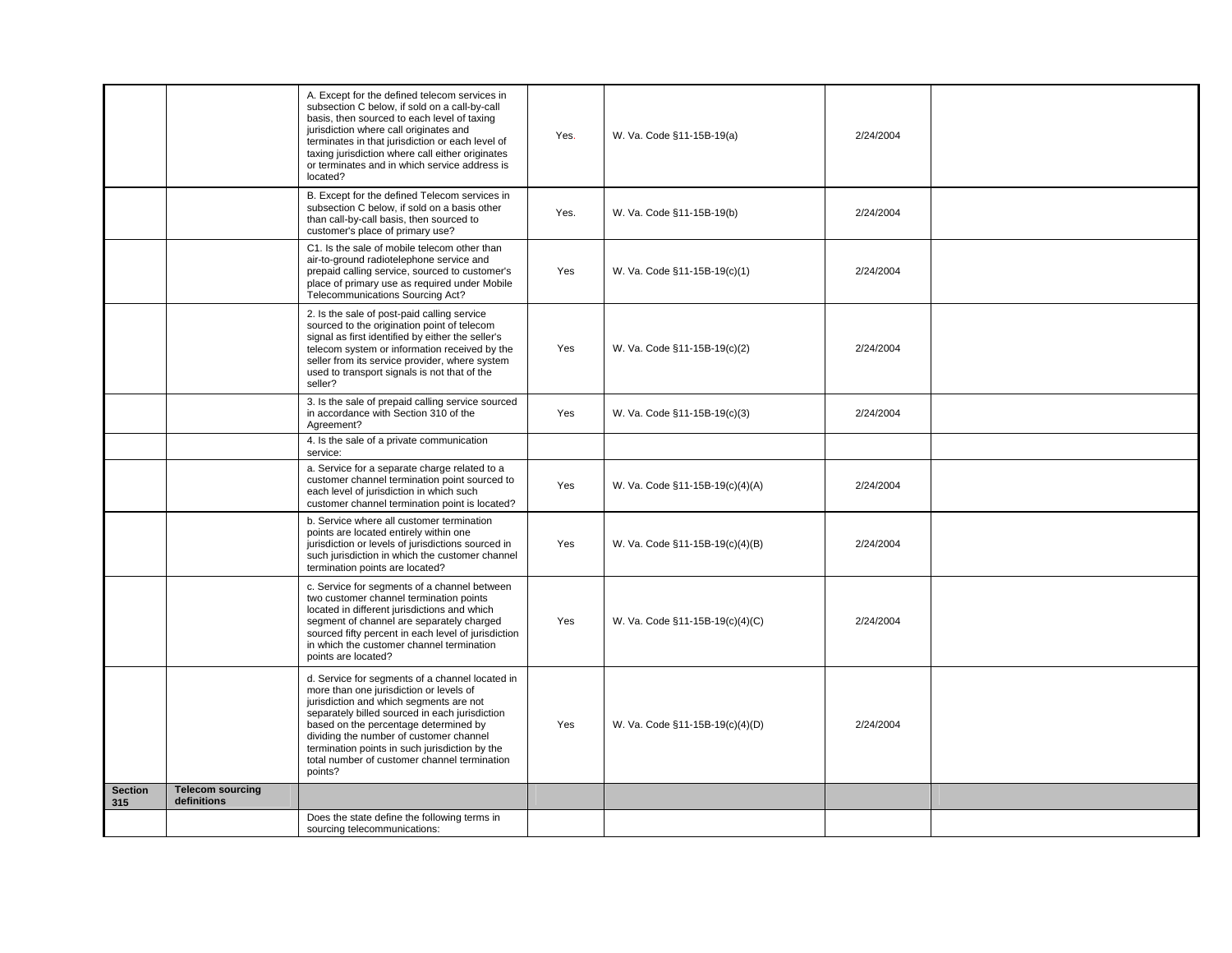|                       |                                          | A. Air-to-ground radiotelephone service?                                                                                                                                                                                                                                                       | Yes | W. Va. Code §11-15B-20(1)    | 2/24/2004 |  |
|-----------------------|------------------------------------------|------------------------------------------------------------------------------------------------------------------------------------------------------------------------------------------------------------------------------------------------------------------------------------------------|-----|------------------------------|-----------|--|
|                       |                                          | B. Call-by-call basis?                                                                                                                                                                                                                                                                         | Yes | W. Va. Code §11-15B-20(2)    | 2/24/2004 |  |
|                       |                                          | C. Communications channel?                                                                                                                                                                                                                                                                     | Yes | W. Va. Code §11-15B-20(3)    | 2/24/2004 |  |
|                       |                                          | D. Customer?                                                                                                                                                                                                                                                                                   | Yes | W. Va. Code §11-15B-20(4)    | 2/24/2004 |  |
|                       |                                          | E. Customer channel termination point?                                                                                                                                                                                                                                                         | Yes | W. Va. Code §11-15B-20(5)    | 2/24/2004 |  |
|                       |                                          | F. End user?                                                                                                                                                                                                                                                                                   | Yes | W. Va. Code §11-15B-20(6)    | 2/24/2004 |  |
|                       |                                          | G. Home service provider?                                                                                                                                                                                                                                                                      | Yes | W. Va. Code §11-15B-20(7)    | 2/24/2004 |  |
|                       |                                          | H. Mobile telecommunications service?                                                                                                                                                                                                                                                          | Yes | W. Va. Code §11-15B-20(8)    | 2/24/2004 |  |
|                       |                                          | I. Place of primary use?                                                                                                                                                                                                                                                                       | Yes | W. Va. Code §11-15B-20(9)    | 2/24/2004 |  |
|                       |                                          | J. Post-paid calling service?                                                                                                                                                                                                                                                                  | Yes | W. Va. Code §11-15B-20(10)   | 2/24/2004 |  |
|                       |                                          | K. Prepaid calling service?                                                                                                                                                                                                                                                                    | Yes | W. Va. Code §11-15B-20(11)   | 2/24/2004 |  |
|                       |                                          | L. Private communication service?                                                                                                                                                                                                                                                              | Yes | W. Va. Code §11-15B-20(12)   | 2/24/2004 |  |
|                       |                                          | M. Service address?                                                                                                                                                                                                                                                                            | Yes | W. Va. Code §11-15B-20(13)   | 2/24/2004 |  |
| <b>Section</b><br>316 | <b>Enactment of</b><br><b>Exemptions</b> |                                                                                                                                                                                                                                                                                                |     |                              |           |  |
|                       |                                          | Product-based exemptions. Can the state<br>confirm that where the Agreement has a<br>definition for a product or for a term that<br>includes the product, the state exempts all<br>items within each definition and does not tax<br>only part of the items included within each<br>definition? | Yes | W. Va. Code §11-15B-23(a)    | 1/1/2004  |  |
|                       |                                          | Entity - and use-based exemptions. Can the<br>state confirm that in any entity-based or use-<br>based exemption that includes a product that is<br>defined by the Agreement, the exemption uses<br>the Agreement definition of the product?                                                    | Yes | W. Va. Code §11-15B-23(b)    | 1/1/2004  |  |
| <b>Section</b><br>317 | <b>Administration of</b><br>exemptions   |                                                                                                                                                                                                                                                                                                |     |                              |           |  |
|                       |                                          | A. Does the state provide for the following in<br>regard to purchasers claiming exemption:                                                                                                                                                                                                     |     |                              |           |  |
|                       |                                          | 1. Seller shall obtain identifying information<br>from purchaser and reason for claiming<br>exemption?                                                                                                                                                                                         | Yes | W. Va. Code §11-15B-24(a)(1) | 1/1/2004  |  |
|                       |                                          | 2. Purchaser is not required to provide<br>signature, unless paper exemption certificate?                                                                                                                                                                                                      | Yes | W. Va. Code §11-15B-24(a)(2) | 1/1/2004  |  |
|                       |                                          | 3. Seller shall use standard form for claiming<br>exemption electronically?                                                                                                                                                                                                                    | Yes | W. Va. Code §11-15B-24(a)(3) | 1/1/2004  |  |
|                       |                                          | 4. Seller shall obtain same information for proof<br>regardless of medium?                                                                                                                                                                                                                     | Yes | W. Va. Code §11-15B-24(a)(4) | 1/1/2004  |  |
|                       |                                          | 5. Seller shall maintain records of exempt<br>transaction and provide to state when<br>requested?                                                                                                                                                                                              | Yes | W. Va. Code §11-15B-24(a)(6) | 1/1/2004  |  |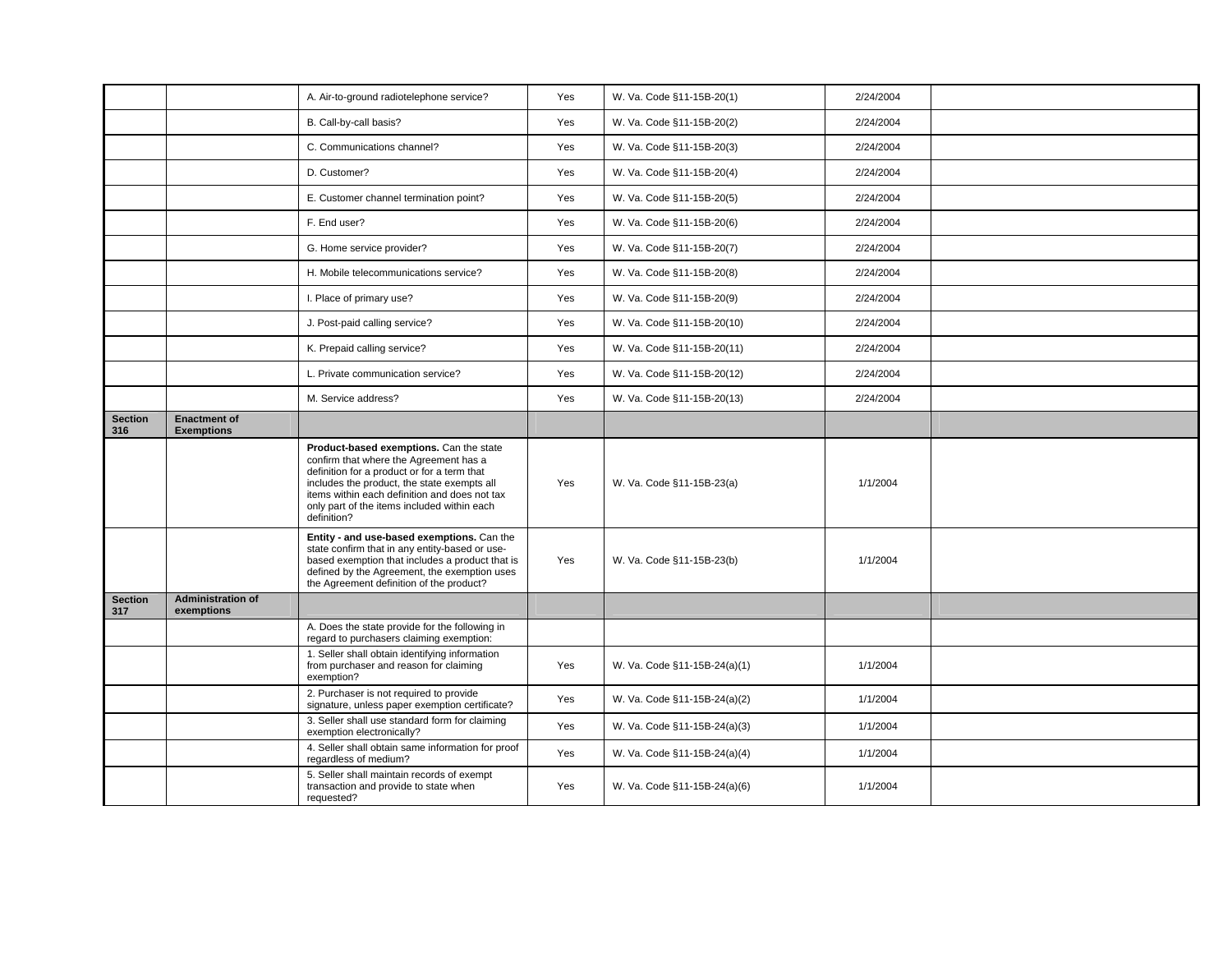|                       |                                            | B. Does the state relieve the seller that follows<br>above requirements from any tax if determined<br>that purchaser improperly claimed exemption<br>and hold purchaser liable? Does not apply to<br>seller who fraudulently fails to collect or solicits<br>purchasers to participate in unlawful claim of<br>exemption.                         |            | W. Va. Code §11-15B-24(a)(8) | 1/1/2004          |                                                                                                                                                                                                                                                                                                                                                                                                                                   |
|-----------------------|--------------------------------------------|---------------------------------------------------------------------------------------------------------------------------------------------------------------------------------------------------------------------------------------------------------------------------------------------------------------------------------------------------|------------|------------------------------|-------------------|-----------------------------------------------------------------------------------------------------------------------------------------------------------------------------------------------------------------------------------------------------------------------------------------------------------------------------------------------------------------------------------------------------------------------------------|
| <b>Section</b><br>318 | <b>Uniform tax returns</b>                 |                                                                                                                                                                                                                                                                                                                                                   |            |                              |                   |                                                                                                                                                                                                                                                                                                                                                                                                                                   |
|                       |                                            | Does the state:                                                                                                                                                                                                                                                                                                                                   |            |                              |                   |                                                                                                                                                                                                                                                                                                                                                                                                                                   |
|                       |                                            | A. Require that only one tax return for each<br>taxing period for each seller be filed for the<br>state and all local jurisdictions?                                                                                                                                                                                                              | Yes        | W. Va. Code §11-15B-25(a)    | 1/1/2004          |                                                                                                                                                                                                                                                                                                                                                                                                                                   |
|                       |                                            | B. Require that returns be filed no sooner than<br>the twentieth day of the month following the<br>month in which the transaction occurred?                                                                                                                                                                                                       | Yes        | W. Va. Code §11-15B-25(b)    | 1/1/2004          |                                                                                                                                                                                                                                                                                                                                                                                                                                   |
|                       |                                            | C. Allow any Model 1, 2 or 3 seller to submit its<br>return in a simplified format that does not<br>include more data fields than permitted by the<br>qoverning board?                                                                                                                                                                            | Yes        | W. Va. Code §11-15B-25(c)    | 1/1/2004          |                                                                                                                                                                                                                                                                                                                                                                                                                                   |
|                       |                                            | D. Allow a seller that is registered under the<br>Agreement, which does not have a legal<br>requirement to register in the state, and is not a<br>Model 1, 2 or 3 seller to file a return no more<br>than once per year unless the seller has<br>accumulated more than \$1,000 in state and<br>local taxes?                                       | Yes        | W. Va. Code §11-15B-25(d)    | 1/1/2004          |                                                                                                                                                                                                                                                                                                                                                                                                                                   |
| <b>Section</b><br>319 | Uniform rules for<br>remittance of funds   |                                                                                                                                                                                                                                                                                                                                                   |            |                              |                   |                                                                                                                                                                                                                                                                                                                                                                                                                                   |
|                       |                                            | Does the state:                                                                                                                                                                                                                                                                                                                                   |            |                              |                   |                                                                                                                                                                                                                                                                                                                                                                                                                                   |
|                       |                                            | A. Require only one remittance for each return<br>and only require additional remittance if: (1)<br>seller collects more than \$30,000 in sales and<br>use taxes in state during preceding year, (2)<br>the additional remittance is determined through<br>a calculation method, and (3) the seller is not<br>required to file additional return? | Yes        | W. Va. Code §11-15B-26(a)    | 1/1/2004          |                                                                                                                                                                                                                                                                                                                                                                                                                                   |
|                       |                                            | B. Allow for payment by both ACH Credit &<br><b>ACH Debit?</b>                                                                                                                                                                                                                                                                                    | Yes        | W. Va. Code §11-15B-26(c)    | 1/1/2004          |                                                                                                                                                                                                                                                                                                                                                                                                                                   |
|                       |                                            | C. Provide alternative method for "same day"<br>payment if electronic fund transfer fails<br>(electronic check or Fed Wire)?                                                                                                                                                                                                                      | Yes        | W. Va. Code §11-15B-26(d)    | 1/1/2004          |                                                                                                                                                                                                                                                                                                                                                                                                                                   |
|                       |                                            | D. Provide that if due date falls on a legal<br>banking holiday in state, taxes due on next<br>business day?                                                                                                                                                                                                                                      | <b>Yes</b> | W. Va. Code §11-10-5q        | <b>Since 1986</b> | W. Va. Code §11-10-5g provides that if the due date of<br>a document or tax payment falls on a Saturday, Sunday<br>or legal holiday in this State, the document or payment<br>is timely if postmarked on the next day that is not a<br>Saturday, Sunday or legal holiday in this State. Legal<br>holidays in this state include all legal banking holidays<br>in this state plus some additional days on which banks<br>are open. |
|                       |                                            | E. Require any data that accompanies<br>remittance to be formatted using uniform tax<br>type and payment type codes?                                                                                                                                                                                                                              | Yes        | W. Va. Code §11-15B-26(e)    | 1/1/2004          |                                                                                                                                                                                                                                                                                                                                                                                                                                   |
| <b>Section</b><br>320 | Uniform rules for<br>recovery of bad debts |                                                                                                                                                                                                                                                                                                                                                   |            |                              |                   |                                                                                                                                                                                                                                                                                                                                                                                                                                   |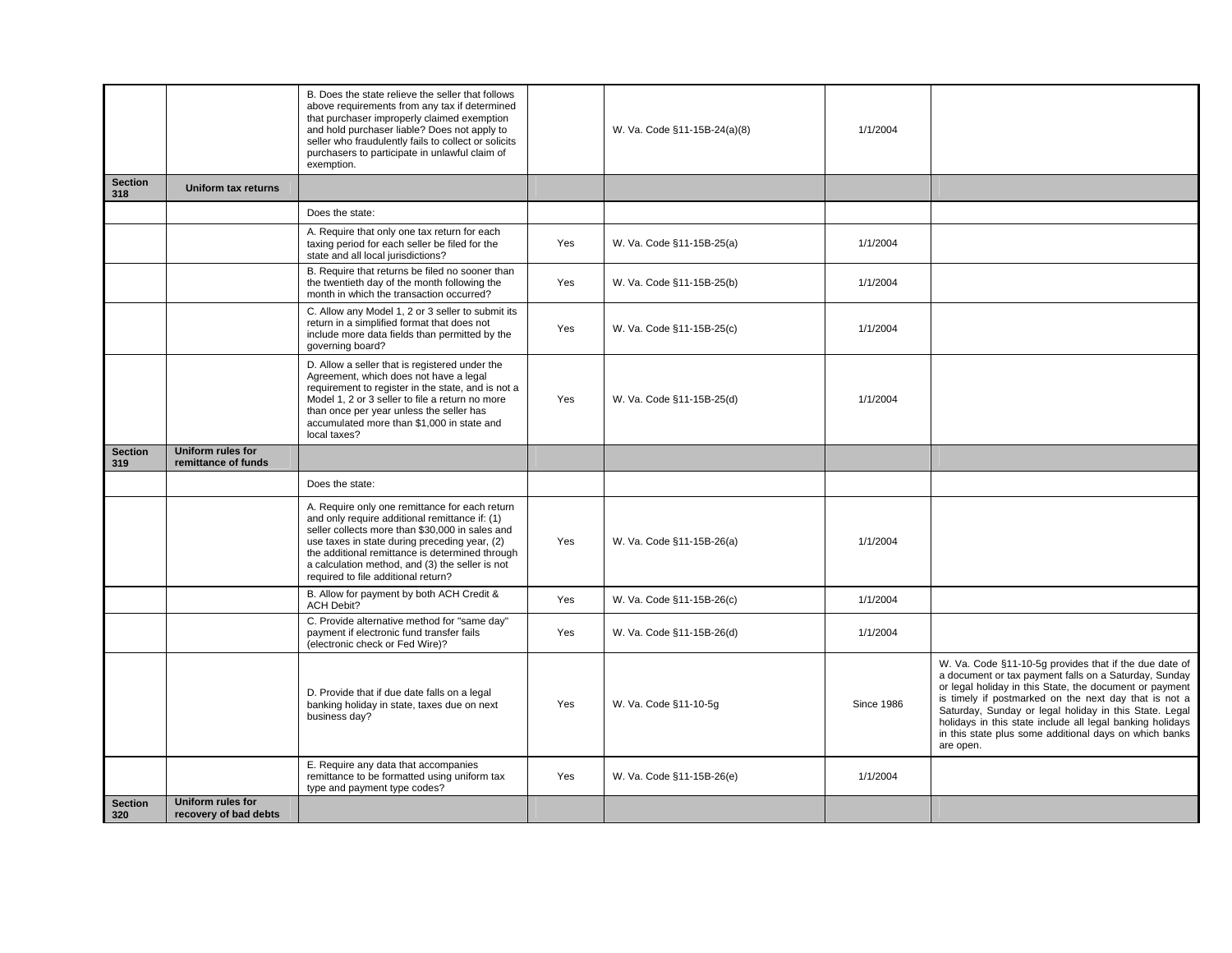|                       |                                                                    | Does the state:                                                                                                                                                                                                                                                                                                                                                  |     |                           |          |  |
|-----------------------|--------------------------------------------------------------------|------------------------------------------------------------------------------------------------------------------------------------------------------------------------------------------------------------------------------------------------------------------------------------------------------------------------------------------------------------------|-----|---------------------------|----------|--|
|                       |                                                                    | A. Allow a deduction for bad debts?                                                                                                                                                                                                                                                                                                                              | Yes | W. Va. Code §11-15B-27(a) | 1/1/2004 |  |
|                       |                                                                    | B. Use definition of bad debt in 26 U.S.C. Sec.<br>166 as basis with adjustment to exclude:<br>financing charges or interest; sales or use<br>taxes charged on purchase price; uncollectible<br>amounts on property that remains in<br>possession of seller until full price paid;<br>expenses incurred in attempt to collect debt,<br>and repossessed property? | Yes | W. Va. Code §11-15B-27(b) | 1/1/2004 |  |
|                       |                                                                    | C. Allow bad debts to be deducted on return for<br>period during which bad debt is written off on<br>books and records and is eligible to be<br>deducted for federal income tax purposes? If<br>no federal return, use books & records and<br>apply as if had filed federal return?                                                                              | Yes | W. Va. Code §11-15B-27(c) | 1/1/2004 |  |
|                       |                                                                    | D. Require that, if deduction is taken and it is<br>later collected in whole or part, tax must be<br>reported on return for period in which collection<br>made?                                                                                                                                                                                                  | Yes | W. Va. Code §11-15B-27(d) | 1/1/2004 |  |
|                       |                                                                    | E. Provide that, when amount of bad debt<br>exceeds taxable sales for period when written<br>off, refund claim may be filed within statute of<br>limitations (measured from due date of return<br>on which bad debt could first be claimed)?                                                                                                                     | Yes | W. Va. Code §11-15B-27(e) | 1/1/2004 |  |
|                       |                                                                    | F. Where filing responsibilities assumed by<br>CSP, allow service provider to claim, on behalf<br>of seller, any bad debt allowance? CSP must<br>credit or refund full amount of allowance or<br>refund received to seller.                                                                                                                                      | Yes | W. Va. Code §11-15B-27(f) | 1/1/2004 |  |
|                       |                                                                    | G. Provide that, for purposes of reporting<br>payment on previously claimed bad debt, any<br>payments made are applied first<br>proportionately to taxable price of property or<br>service and sales tax thereon, and secondly to<br>interest, service charges, and any other<br>charges?                                                                        | Yes | W. Va. Code §11-15B-27(g) | 1/1/2004 |  |
|                       |                                                                    | H. If books and records of party support<br>allocation among states, then permit<br>allocation?                                                                                                                                                                                                                                                                  | Yes | W. Va. Code §11-15B-27(h) | 1/1/2004 |  |
| <b>Section</b><br>321 | <b>Confidentiality and</b><br>privacy protections<br>under Model 1 |                                                                                                                                                                                                                                                                                                                                                                  |     |                           |          |  |
|                       |                                                                    | A. Does the state provide public notification to<br>consumers, including exempt purchasers, of<br>state's practices relating to collection, use and<br>retention of personally identifiable information?                                                                                                                                                         | Yes | W. Va. Code §11-15B-28(e) | 1/1/2004 |  |
|                       |                                                                    | B. Does the state provide that when any<br>personally identifiable information is no longer<br>required for purposes in subsection (D)(4),<br>such information shall no longer be retained by<br>state?                                                                                                                                                          | Yes | W. Va. Code §11-15B-28(f) | 1/1/2004 |  |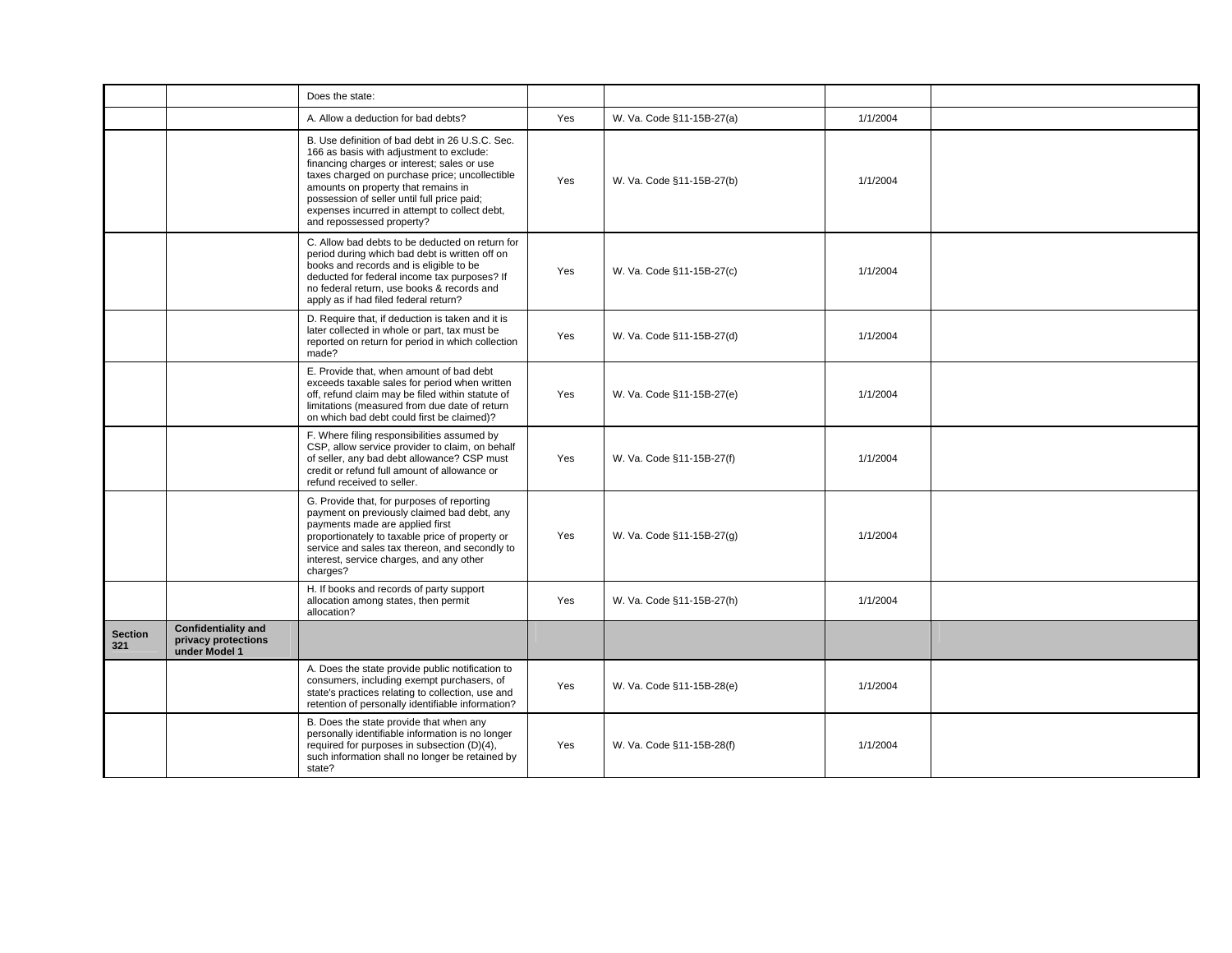|                       |                    | C. Does the state provide that when personally<br>identifiable information regarding an individual<br>is retained by or on behalf of state, state shall<br>provide reasonable access to information by<br>such individual and a right to correct inaccurate<br>information? | Yes | W. Va. Code §11-15B-28(g) | 1/1/2004 |  |
|-----------------------|--------------------|-----------------------------------------------------------------------------------------------------------------------------------------------------------------------------------------------------------------------------------------------------------------------------|-----|---------------------------|----------|--|
|                       |                    | D. Does the state provide that if anyone other<br>than a member state or person authorized by<br>state law or Agreement, seeks to discover<br>personally identifiable information, state should<br>make reasonable and timely effort to notify<br>individual of request?    | Yes | W. Va. Code §11-15B-28(h) | 1/1/2004 |  |
|                       |                    | E. Is the state's privacy policy subject to<br>enforcement by state's AG or other appropriate<br>government authority?                                                                                                                                                      | Yes | W. Va. Code §11-15B28(I)  | 1/1/2004 |  |
| <b>Section</b><br>322 | Sales tax holidays |                                                                                                                                                                                                                                                                             |     |                           |          |  |
|                       |                    | A. Does the state allow for sales tax holidays?<br>If yes, does the state:                                                                                                                                                                                                  | No  |                           |          |  |
|                       |                    | 1. Limit the holiday exemptions after December<br>31, 2004, to items that are specifically defined<br>in Agreement and exemptions are uniformly<br>applied?                                                                                                                 |     |                           |          |  |
|                       |                    | 2. Provide notice of holiday at least 60 days<br>prior to first day of calendar quarter in which<br>holiday will begin?                                                                                                                                                     |     |                           |          |  |
|                       |                    | B. Does the state use price thresholds during a<br>holiday? If yes, does the state:                                                                                                                                                                                         |     |                           |          |  |
|                       |                    | 1. Provide that the threshold established by<br>state includes only items priced below<br>threshold?                                                                                                                                                                        |     |                           |          |  |
|                       |                    | 2. Confirm that the state does not exempt only<br>a portion of the price of an individual item<br>during holiday?                                                                                                                                                           |     |                           |          |  |
|                       |                    | C. Does the state meet procedural<br>requirements for holidays? If yes, does the<br>state provide procedures for:                                                                                                                                                           |     |                           |          |  |
|                       |                    | 1. Layaway sales?                                                                                                                                                                                                                                                           |     |                           |          |  |
|                       |                    | 2. Bundled sales?                                                                                                                                                                                                                                                           |     |                           |          |  |
|                       |                    | 3. Coupons and discounts?                                                                                                                                                                                                                                                   |     |                           |          |  |
|                       |                    | 4. Splitting of items normally sold together?                                                                                                                                                                                                                               |     |                           |          |  |
|                       |                    | 5. Rain checks?                                                                                                                                                                                                                                                             |     |                           |          |  |
|                       |                    | 6. Exchanges?                                                                                                                                                                                                                                                               |     |                           |          |  |
|                       |                    | 7. Delivery charges?                                                                                                                                                                                                                                                        |     |                           |          |  |
|                       |                    | 8. Order date and back orders?                                                                                                                                                                                                                                              |     |                           |          |  |
|                       |                    | 9. Returns?                                                                                                                                                                                                                                                                 |     |                           |          |  |
|                       |                    | 10. Different time zones?                                                                                                                                                                                                                                                   |     |                           |          |  |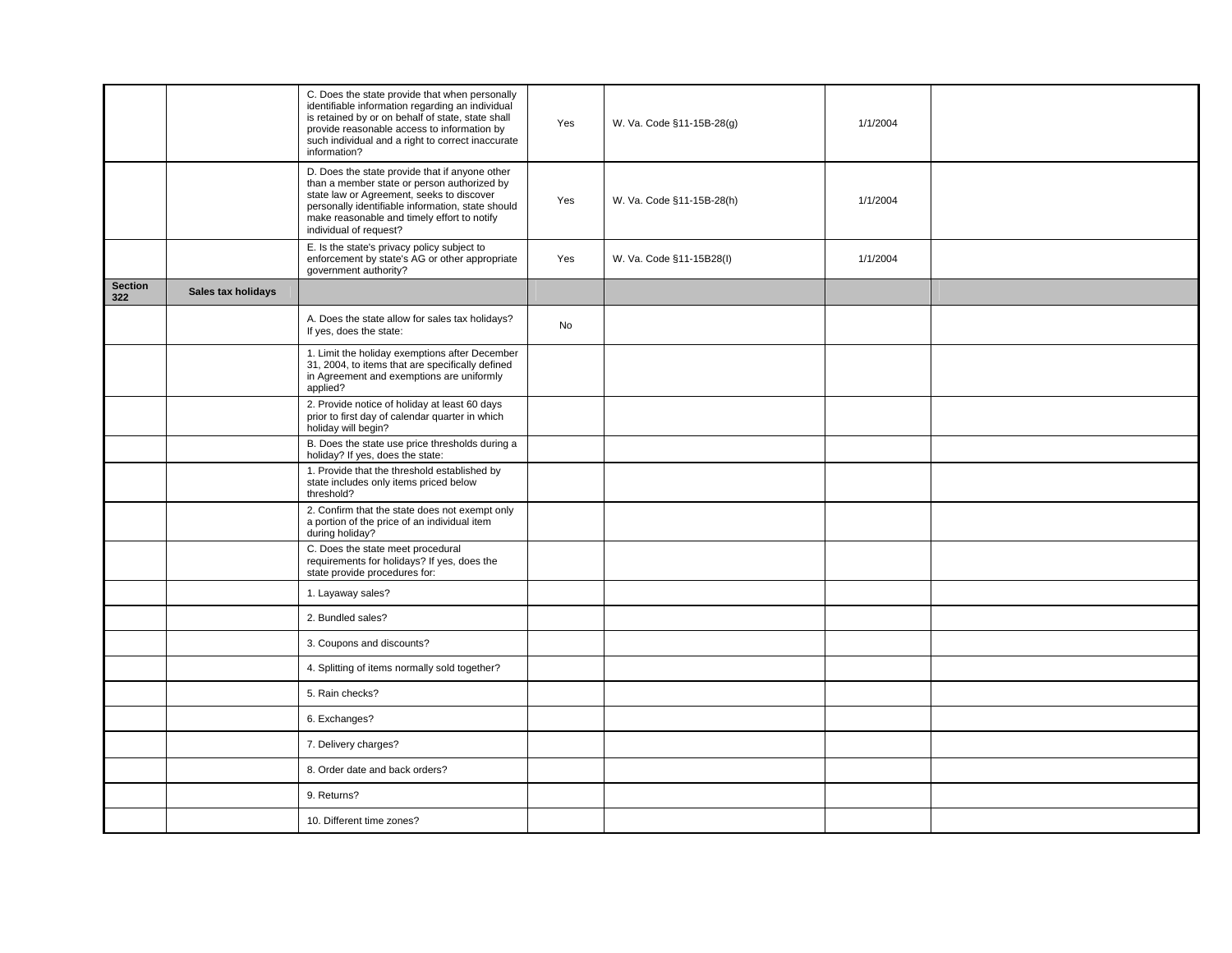| <b>Section</b><br>323 | <b>Caps and thresholds</b>           |                                                                                                                                                                                                                                                                                                                                                       |     |                                          |                   |  |
|-----------------------|--------------------------------------|-------------------------------------------------------------------------------------------------------------------------------------------------------------------------------------------------------------------------------------------------------------------------------------------------------------------------------------------------------|-----|------------------------------------------|-------------------|--|
|                       |                                      | A. Does the state:                                                                                                                                                                                                                                                                                                                                    |     |                                          |                   |  |
|                       |                                      | 1. Eliminate all caps or thresholds on<br>application of rates or exemptions that are<br>based on value of transaction or item after<br>December 31, 2005? OK until that date.                                                                                                                                                                        | Yes |                                          |                   |  |
|                       |                                      | 2. Eliminate all caps that are based on<br>application of rates unless the application of<br>rates are administered in a manner that places<br>no additional burden on retailer?                                                                                                                                                                      | Yes |                                          |                   |  |
|                       |                                      | B. Does the state that has local jurisdictions<br>that levy sales or use tax eliminate caps or<br>thresholds on application of rates or<br>exemptions that are based on value of<br>transaction or item after December 31, 2005?<br>OK until that date.                                                                                               | N/A |                                          |                   |  |
| <b>Section</b><br>324 | <b>Rounding rule</b>                 |                                                                                                                                                                                                                                                                                                                                                       |     |                                          |                   |  |
|                       |                                      | A. Does the state provide that the tax<br>computation must be carried to the third<br>decimal place after December 31, 2005?                                                                                                                                                                                                                          | Yes | W. Va. Code §11-15-3(d) and §11-15A-2(b) | 1/1/2004          |  |
|                       |                                      | B. Does the state provide that the tax must be<br>rounded to a whole cent using a method that<br>rounds up to next cent whenever third decimal<br>place is greater than four after December 31,<br>2005?                                                                                                                                              | Yes | W. Va. Code §11-15-3(d) and §11-15A-2(b) | 1/1/2004          |  |
|                       |                                      | C. Does the state allow sellers to elect to<br>compute tax due on a transaction, on an item<br>or invoice basis, and shall allow rounding rule<br>to be applied to aggregated state and local<br>taxes?                                                                                                                                               | Yes | W. Va. Code §11-15-3(d) and §11-15A-2(b) | 1/1/2004          |  |
|                       |                                      | D. Has the state repealed any requirements for<br>sellers to collect tax on bracket system?                                                                                                                                                                                                                                                           | Yes | W. Va. Code §11-15-3 (c)(7)              | 1/1/2004          |  |
| <b>Section</b><br>325 | <b>Customer refund</b><br>procedures |                                                                                                                                                                                                                                                                                                                                                       |     |                                          |                   |  |
|                       |                                      | A. Does the state provide that a cause of<br>action against seller does not accrue until<br>purchaser has provided written notice to seller<br>and seller has had 60 days to respond. Notice<br>must contain information necessary to<br>determine validity of request.                                                                               | Yes | W. Va. Code §11-15B-29(b)                | 1/1/2004          |  |
|                       |                                      | B. Does the state provide for uniform language<br>in regard to presumption of a reasonable<br>business practice when seller: i) uses either a<br>provider or a system, including a proprietary<br>system, that is certified by the state; and ii) has<br>remitted to state all taxes collected, less<br>deductions, credits or collection allowances? | Yes | W. Va. Code §11-15B-29(c)                | 1/1/2004          |  |
| <b>Section</b><br>326 | Direct pay permits                   |                                                                                                                                                                                                                                                                                                                                                       |     |                                          |                   |  |
|                       |                                      | Does the state provide for a direct pay<br>authority?                                                                                                                                                                                                                                                                                                 | Yes | W. Va. Code 11-15-9d                     | <b>Since 1987</b> |  |
| <b>Section</b><br>327 | <b>Library of definitions</b>        |                                                                                                                                                                                                                                                                                                                                                       |     |                                          |                   |  |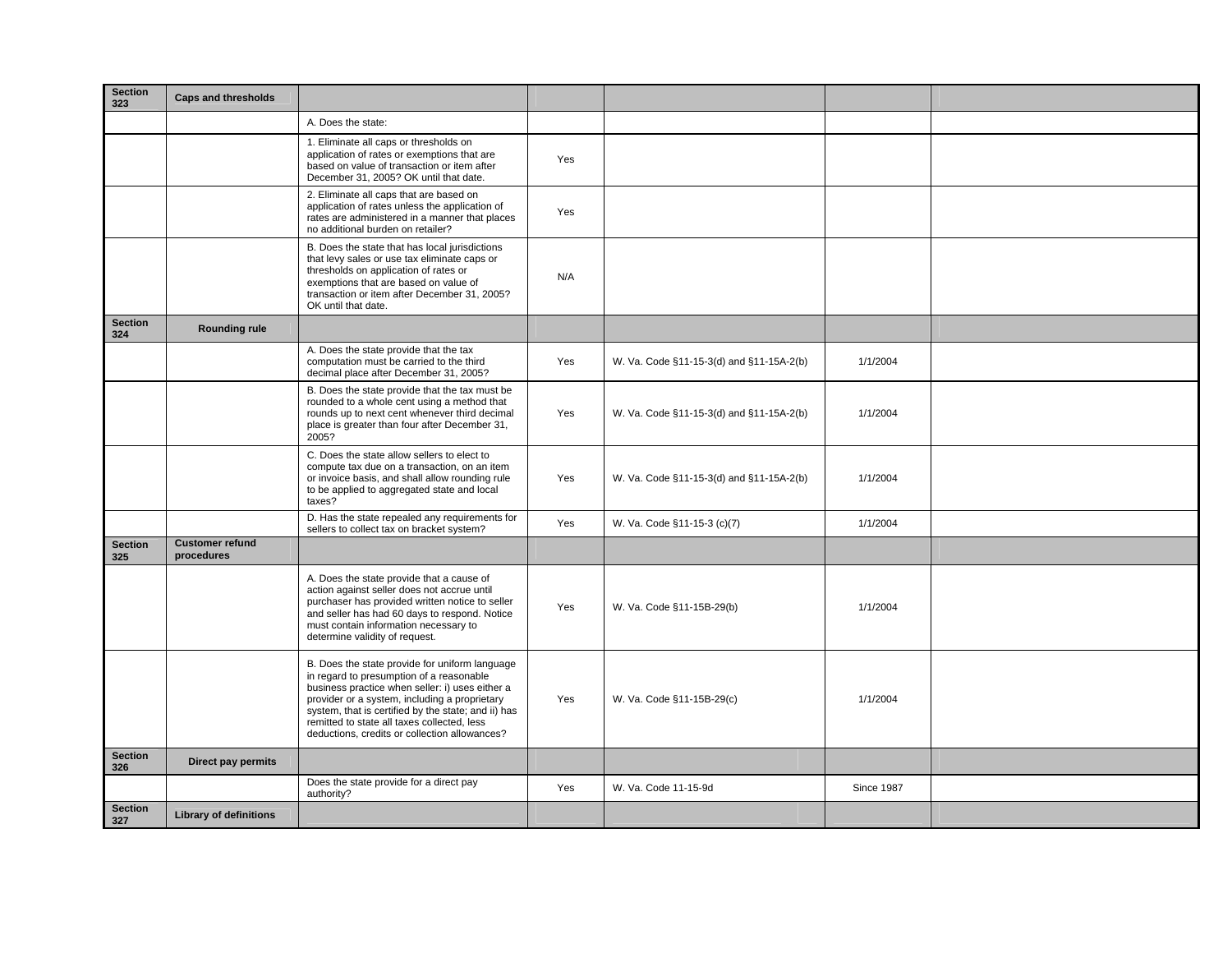|                       |                                    | Does the state use common definitions as<br>provided in Section 327 of the Agreement and<br>set out in the Library of Definitions in Appendix<br>C <sub>2</sub>                                                                          | Yes | W. Va. Code §§11-15-2, 11-15A-1<br>and 11-15B-2 |          |  |
|-----------------------|------------------------------------|------------------------------------------------------------------------------------------------------------------------------------------------------------------------------------------------------------------------------------------|-----|-------------------------------------------------|----------|--|
|                       |                                    | A. If term defined in Library appears in state's<br>statutes, rules or regulations, does the state<br>adopt definition in substantially same<br>language?                                                                                | Yes |                                                 |          |  |
|                       |                                    | B. Can the state confirm that it does not use a<br>Library definition that is contrary to meaning of<br>Library definition?                                                                                                              | Yes |                                                 |          |  |
|                       |                                    | C. Except as provided in Section 316 and<br>Library, can the state confirm that it imposes<br>tax on all products and services included within<br>each definition or exempt from tax all products<br>or services within each definition? | Yes |                                                 |          |  |
| <b>Section</b><br>328 | <b>Taxability matrix</b>           |                                                                                                                                                                                                                                          |     |                                                 |          |  |
|                       |                                    | A. Has the state completed its taxability matrix<br>in the downloadable format approved by<br>Governing Board?                                                                                                                           | Yes |                                                 |          |  |
|                       |                                    | B. Has the state relieved sellers and CSP from<br>liability to state and its local jurisdictions for<br>having charged and collected incorrect tax<br>resulting from erroneous data in matrix?                                           | Yes | W. Va. Code §11-15B-36                          | 1/1/2004 |  |
| <b>Section</b><br>329 | Effective date for rate<br>changes |                                                                                                                                                                                                                                          |     |                                                 |          |  |
|                       |                                    | Does the state provide that the effective date of<br>rate changes for services covering a period<br>starting before or ending after statutory<br>effective date shall be as follows:                                                     | Yes |                                                 |          |  |
|                       |                                    | 1. For rate increase, new rate shall apply to<br>first billing period starting on or after effective<br>date?                                                                                                                            | Yes | W. Va. Code §11-15B-22(1)                       | 1/1/2004 |  |
|                       |                                    | 2. For rate decrease, new rate shall apply to<br>bills rendered on or after effective date?                                                                                                                                              | Yes | W. Va. Code §11-15B-22(2)                       | 1/1/2004 |  |
| <b>Section</b><br>401 | Seller participation               |                                                                                                                                                                                                                                          |     |                                                 |          |  |
|                       |                                    | A. Does the state participate in the Governing<br>Board's online registration system?                                                                                                                                                    | Yes | W. Va. Code §11-15B-11(a)                       | 1/1/2004 |  |
|                       |                                    | B. Does the state provide that it will not use<br>registration with central registration system and<br>collection of taxes in member states in<br>determining whether seller has nexus with<br>state for any tax at any time?            | Yes | W. Va. Code §11-15B-12(b)                       | 1/1/2004 |  |
| <b>Section</b><br>402 | <b>Amnesty for</b><br>registration |                                                                                                                                                                                                                                          |     |                                                 |          |  |
|                       |                                    | A. Subject to limitations in this section:                                                                                                                                                                                               |     |                                                 |          |  |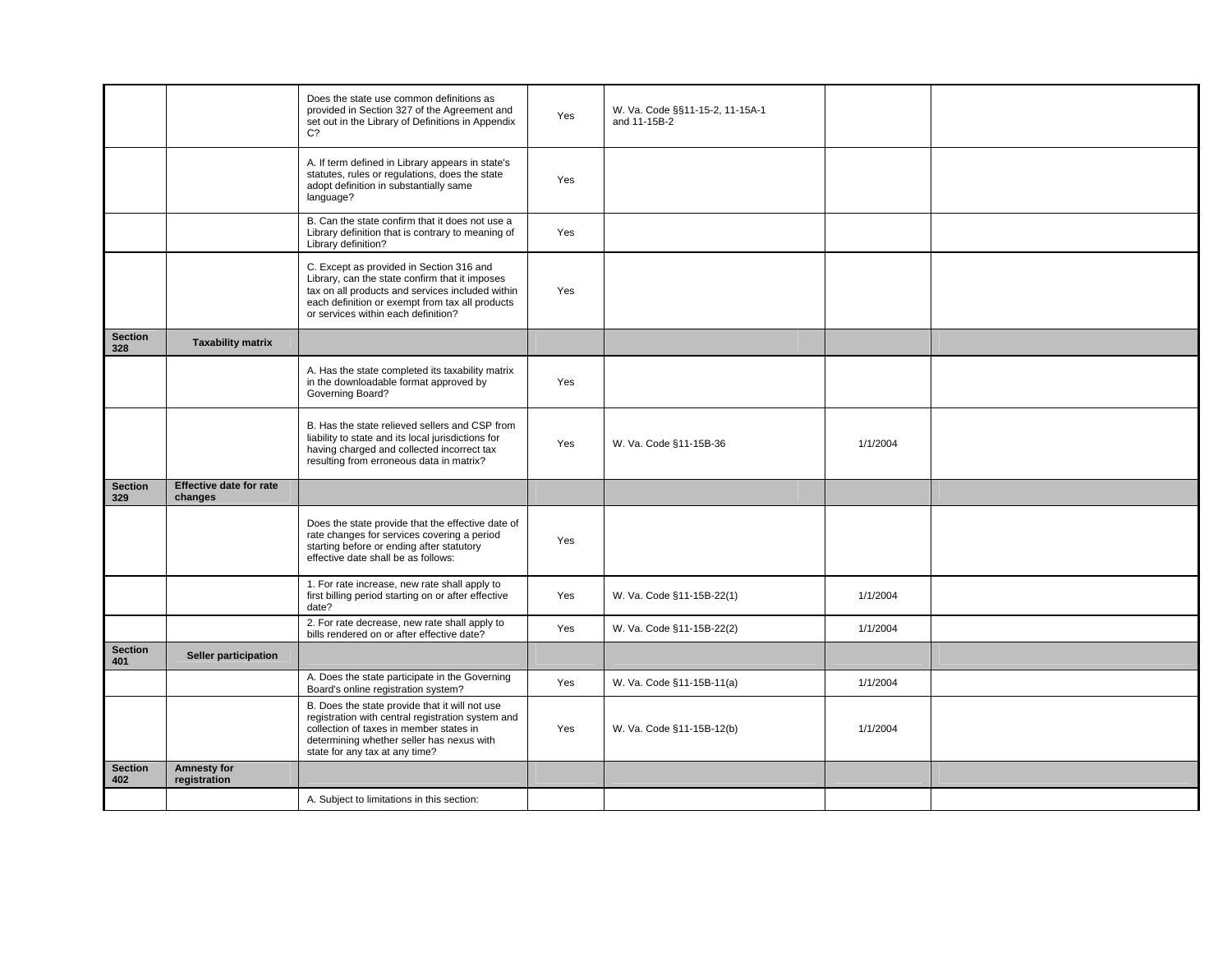|                       |                                                    | 1. Does the state provide amnesty to seller<br>who registers to pay or collect and remit<br>applicable tax in accordance with Agreement,<br>provided seller was not so registered in state in<br>12-month period preceding effective date of<br>state's participation in agreement?                                                 | Yes | W. Va. Code §11-15B-13(a)(1)         | 1/1/2004 |                                                                                                                                                                                                                                                                                  |
|-----------------------|----------------------------------------------------|-------------------------------------------------------------------------------------------------------------------------------------------------------------------------------------------------------------------------------------------------------------------------------------------------------------------------------------|-----|--------------------------------------|----------|----------------------------------------------------------------------------------------------------------------------------------------------------------------------------------------------------------------------------------------------------------------------------------|
|                       |                                                    | 2. Does the state provide that amnesty will<br>preclude assessment for tax together with<br>penalty and interest for sales made during<br>period seller was not registered in state,<br>provided registration occurs within 12 months<br>of effective date of state's participation in<br>Agreement?                                | Yes | W. Va. Code §11-15B-13(a)(2)         | 1/1/2004 |                                                                                                                                                                                                                                                                                  |
|                       |                                                    | 3. Does the state provide that Amnesty shall be<br>provided when that state joins Agreement after<br>seller has registered?                                                                                                                                                                                                         | Yes | W. Va. Code §11-15B-13(a)(1)         | 1/1/2004 |                                                                                                                                                                                                                                                                                  |
|                       |                                                    | B. Does the state provide that amnesty is not<br>applicable to seller if notice of audit is received<br>and audit is not yet resolved, including any<br>related administrative and judicial processes?                                                                                                                              | Yes | W. Va. Code §11-15B-13(b)(1)         | 1/1/2004 |                                                                                                                                                                                                                                                                                  |
|                       |                                                    | C. Does the state provide that amnesty is not<br>applicable to taxes already paid to state or<br>collected by seller?                                                                                                                                                                                                               | Yes | W. Va. Code §11-15B-13(b)(2)         | 1/1/2004 |                                                                                                                                                                                                                                                                                  |
|                       |                                                    | D. Does the state provide that amnesty is fully<br>effective, absent fraud or misrepresentation of<br>material fact, as long as seller continues<br>registration and continues payment of taxes for<br>period of at least 36 months? State shall toll<br>statute applicable to asserting a tax liability<br>during 36 month period. | Yes | W. Va. Code §11-15B-13(c)            | 1/1/2004 |                                                                                                                                                                                                                                                                                  |
|                       |                                                    | E. Does the state provide that amnesty is<br>applicable only to taxes due from seller in<br>capacity as seller and not in capacity as buyer?                                                                                                                                                                                        | Yes | W. Va. Code §11-15B-13(d)            | 1/1/2004 |                                                                                                                                                                                                                                                                                  |
| <b>Section</b><br>403 | <b>Method of remittance</b>                        |                                                                                                                                                                                                                                                                                                                                     |     |                                      |          |                                                                                                                                                                                                                                                                                  |
|                       |                                                    | Does the state provide that a seller may select<br>one of the technology models:                                                                                                                                                                                                                                                    | Yes | W. Va. Code §11-15B-30               |          |                                                                                                                                                                                                                                                                                  |
|                       |                                                    | A. Model 1-seller selects CSP as agent to<br>perform all functions except remit tax on its<br>own purchases?                                                                                                                                                                                                                        | Yes | W. Va. Code §11-15B-2(b)(7) and (24) |          |                                                                                                                                                                                                                                                                                  |
|                       |                                                    | B. Model 2-seller selects CAS which calculates<br>amount of tax due?                                                                                                                                                                                                                                                                | Yes | W. Va. Code §11-15B-2(b)(6) and (25) |          |                                                                                                                                                                                                                                                                                  |
|                       |                                                    | C. Model 3-seller utilizes own proprietary<br>system that has been certified as a CAS?                                                                                                                                                                                                                                              | Yes | W. Va. Code §11-15B-2(b)(26)         |          |                                                                                                                                                                                                                                                                                  |
| <b>Section</b><br>404 | <b>Registration by an</b><br>agent                 |                                                                                                                                                                                                                                                                                                                                     |     |                                      |          |                                                                                                                                                                                                                                                                                  |
|                       |                                                    | Does the state provide that a seller may be<br>registered by agent?                                                                                                                                                                                                                                                                 | Yes | W. Va. Code §11-15B-11(b)            |          |                                                                                                                                                                                                                                                                                  |
| <b>Section</b><br>501 | <b>Provider and System</b><br><b>Certification</b> |                                                                                                                                                                                                                                                                                                                                     |     |                                      |          |                                                                                                                                                                                                                                                                                  |
|                       |                                                    | A. Does state law provide for provider and<br>system<br>certification to aid in the administration of sales<br>and use tax collection?                                                                                                                                                                                              | Yes |                                      |          | West Virginia did not see a need to enact in its law<br>provisions of the Agreement giving certain powers to<br>the Governing Board. West Virginia has enacted<br>legislation authorizing and directing the Tax<br>Commissioner to sign the Agreement, W. Va. Code<br>§11-15B-5. |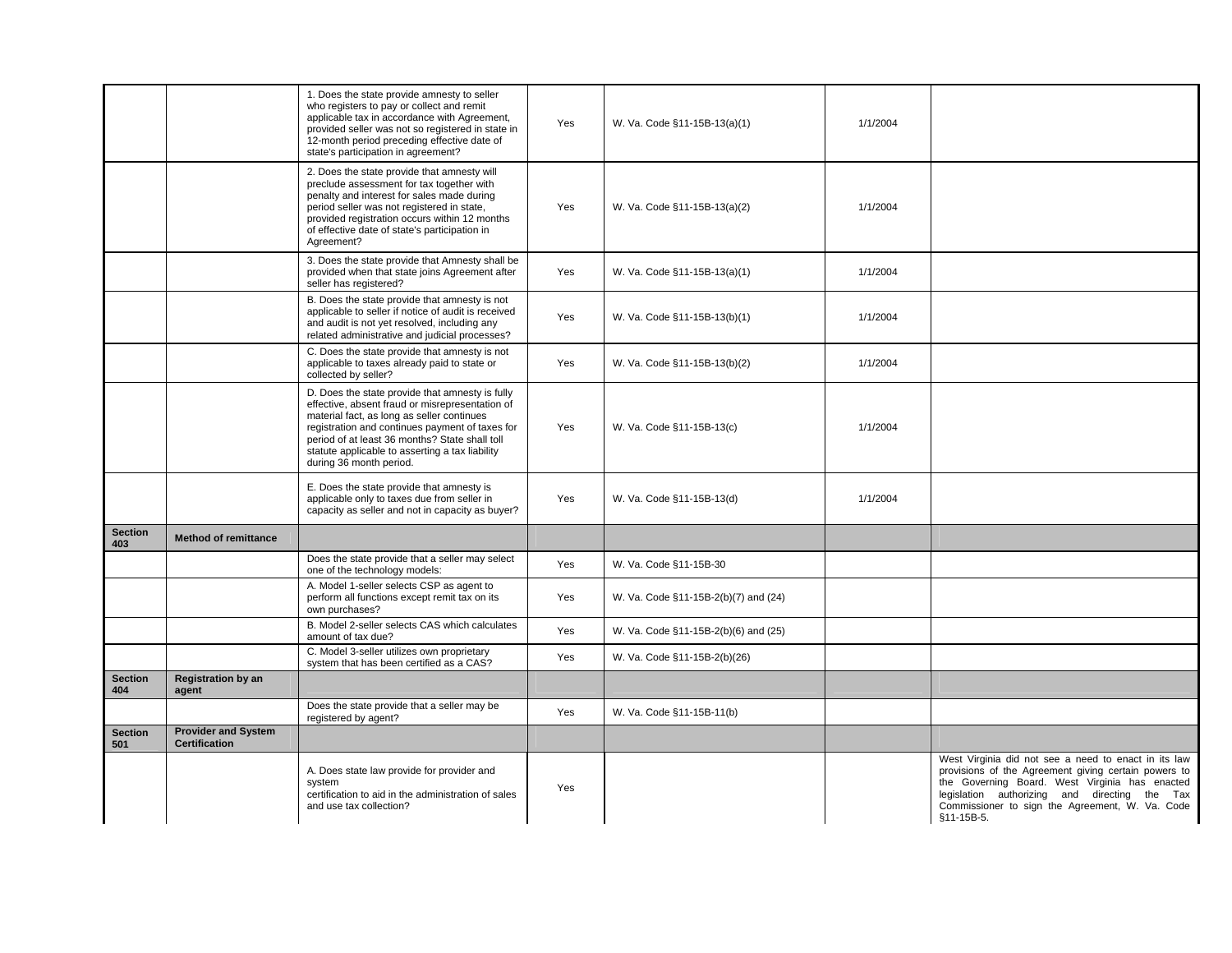| <b>Section</b><br>601 | <b>Monetary allowance</b><br>under Model 1                                                                                    |                                                                                                                                                                                                                                                                                                                                                                                             |     |                              |          |  |
|-----------------------|-------------------------------------------------------------------------------------------------------------------------------|---------------------------------------------------------------------------------------------------------------------------------------------------------------------------------------------------------------------------------------------------------------------------------------------------------------------------------------------------------------------------------------------|-----|------------------------------|----------|--|
|                       |                                                                                                                               | A. Does state law provide for a monetary<br>allowance of CSPs as may be required in<br>accordance with the terms of a contract<br>between the Governing Board and the CSP?                                                                                                                                                                                                                  | Yes | W. Va. Code §11-15B-30(a)(1) | 1/1/2004 |  |
|                       |                                                                                                                               | B. Does state law provide for a percentage of<br>revenue monetary allowance for a voluntary<br>seller's registration through a CSP for a period<br>not to exceed 24 months?                                                                                                                                                                                                                 | Yes | W. Va. Code §11-15B-30(a)(2) | 1/1/2004 |  |
| <b>Section</b><br>602 | <b>Monetary allowance for</b><br>Model 2 sellers                                                                              |                                                                                                                                                                                                                                                                                                                                                                                             |     |                              |          |  |
|                       |                                                                                                                               | A. Does state law provide for a monetary<br>allowance for Model 2 sellers as may be<br>required by the Governing Board?                                                                                                                                                                                                                                                                     | Yes | W. Va. Code §11-15B-30(b)(1) | 1/1/2004 |  |
|                       |                                                                                                                               | B. Does state law provide for a percentage of<br>revenue monetary allowance for a period not to<br>exceed 24 months for a voluntary seller's<br>registration?                                                                                                                                                                                                                               | Yes | W. Va. Code §11-15B-30(b)(2) | 1/1/2004 |  |
| <b>Section</b><br>603 | <b>Monetary allowance for</b><br>Model 3 sellers and all<br>other sellers that are<br>not under Models 1 or<br>$\overline{2}$ |                                                                                                                                                                                                                                                                                                                                                                                             |     |                              |          |  |
|                       |                                                                                                                               | A. Does state law provide for a percentage of<br>revenue monetary allowance for a period not to<br>exceed 24 months for a voluntary Model 3<br>seller's registration and all other sellers that are<br>not using Models 1, 2, or 3?                                                                                                                                                         | Yes | W. Va. Code §11-15B-30(c)    | 1/1/2004 |  |
|                       |                                                                                                                               |                                                                                                                                                                                                                                                                                                                                                                                             |     |                              |          |  |
|                       |                                                                                                                               | <b>APPENDIX C - LIBRARY OF DEFINITIONS</b>                                                                                                                                                                                                                                                                                                                                                  |     |                              |          |  |
|                       |                                                                                                                               | Please verify for each item that the state<br>uses the definition provided by the<br>Agreement. If the item is not applicable in<br>your state, answer "N/A."                                                                                                                                                                                                                               |     |                              |          |  |
| Part I                | <b>Administrative</b><br>definitions                                                                                          |                                                                                                                                                                                                                                                                                                                                                                                             |     |                              |          |  |
|                       |                                                                                                                               | 1. Delivery charges                                                                                                                                                                                                                                                                                                                                                                         | Yes | W. Va. Code §11-15B-2(b)(11) | 1/1/2004 |  |
|                       |                                                                                                                               | a. If a shipment includes exempt property and<br>taxable property, the seller allocates the<br>delivery charge by using a percentage based<br>on the sales price or a percentage based on<br>weight. The seller taxes the percentage of the<br>delivery charge allocated to taxable property<br>but does not tax the percentage of the delivery<br>charge allocated to the exempt property. |     |                              |          |  |
|                       |                                                                                                                               | 2. Direct mail                                                                                                                                                                                                                                                                                                                                                                              | Yes | W. Va. Code §11-15B-2(b)(13) | 1/1/2004 |  |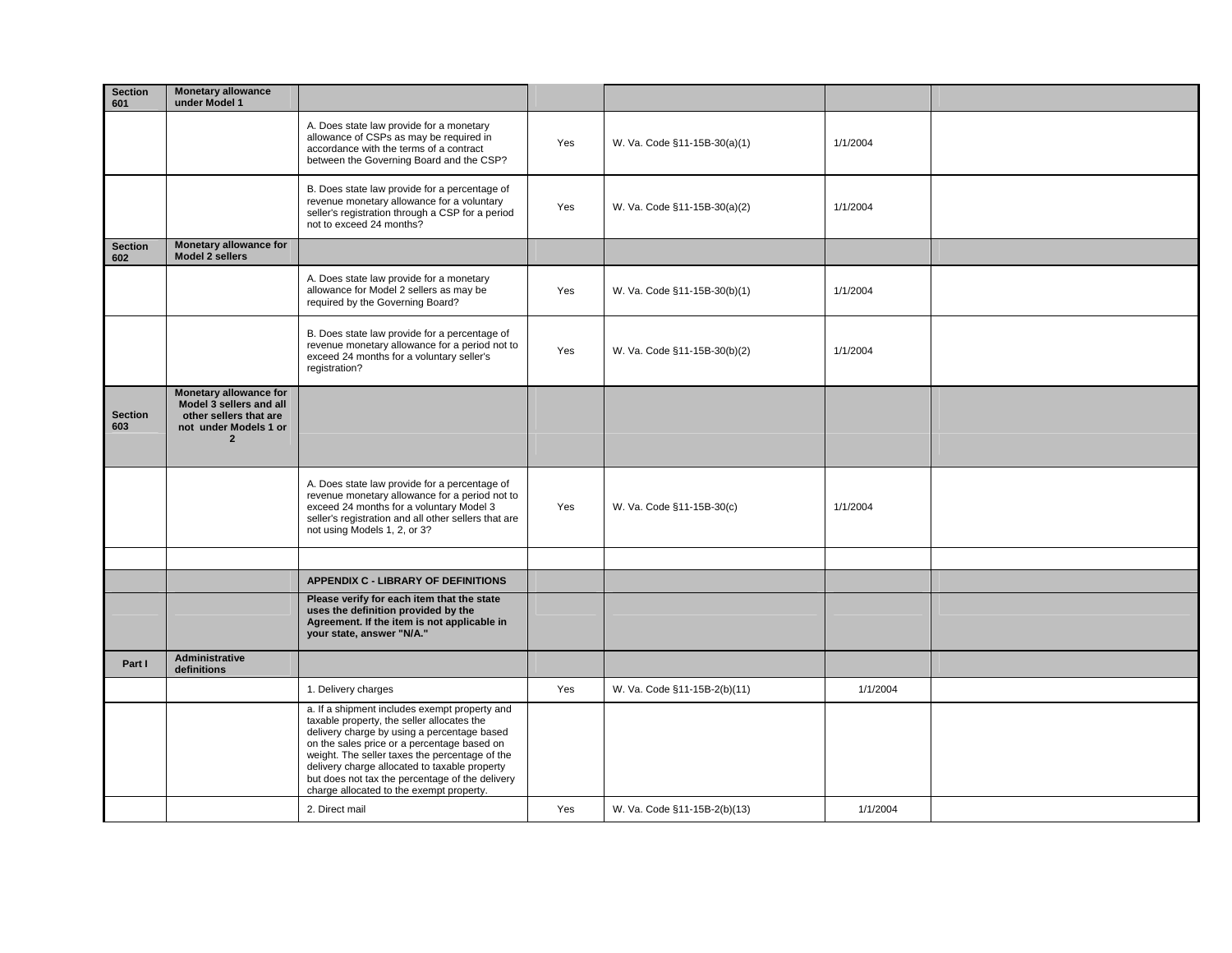|         |                            | 3. Lease or rental                 | Yes | W. Va. Code §11-15B-2(b)(21) | 1/1/2004 |                                        |
|---------|----------------------------|------------------------------------|-----|------------------------------|----------|----------------------------------------|
|         |                            | 4. Purchase price                  | Yes | W. Va. Code §11-15B-2(b)(35) | 1/1/2004 |                                        |
|         |                            | 5. Retail sale or Sale at retail   | Yes | W. Va. Code §11-15B-2(b)(38) | 1/1/2004 |                                        |
|         |                            | 6. Sales price                     | Yes | W. Va. Code §11-15B-2(b)(39) | 1/1/2004 |                                        |
|         |                            | 7. Tangible personal property      | Yes | W. Va. Code §11-15B-2(b)(45) | 1/1/2004 |                                        |
| Part II | <b>Product definitions</b> |                                    |     |                              |          |                                        |
|         |                            | <b>CLOTHING</b>                    |     |                              |          |                                        |
|         |                            | Clothing accessories or equipment  | N/A |                              |          | Taxable as tangible personal property. |
|         |                            | Protective equipment               | Yes | W. Va. Code §11-15B-2(b)(34) | 1/1/2004 |                                        |
|         |                            | Sport or recreational equipment    | N/A |                              |          | Taxable as tangible personal property. |
|         |                            |                                    |     |                              |          |                                        |
|         |                            | <b>COMPUTER RELATED</b>            |     |                              |          |                                        |
|         |                            | Computer                           | Yes | W. Va. Code §11-15B-2(b)(8)  | 1/1/2004 |                                        |
|         |                            | Computer software                  | Yes | W. Va. Code §11-15B-2(b)(9)  | 1/1/2004 |                                        |
|         |                            | Delivered electronically           | Yes | W. Va. Code §11-15B-2(b)(10) | 1/1/2004 |                                        |
|         |                            | Electronic                         | Yes | W. Va. Code §11-15B-2(b)(16) | 1/1/2004 |                                        |
|         |                            | Load and leave                     | Yes | W. Va. Code §11-15B-2(b)(22) | 1/1/2004 |                                        |
|         |                            | Prewritten computer software       | Yes | W. Va. Code §11-15B-2(b)(31) | 1/1/2004 |                                        |
|         |                            |                                    |     |                              |          |                                        |
|         |                            | <b>FOOD AND FOOD PRODUCTS</b>      |     |                              |          |                                        |
|         |                            | Alcoholic Beverages                | Yes | W. Va. Code §11-15B-2(b)(3)  | 1/1/2004 |                                        |
|         |                            | Candy                              | Yes | W. Va. Code §11-15B-2(b)(5)  | 1/1/2006 |                                        |
|         |                            | Dietary supplement                 | Yes | W. Va. Code §11-15B-2(b)(12) | 1/1/2004 |                                        |
|         |                            | Food and food ingredients          | Yes | W. Va. Code §11-15B-2(b)(18) | 1/1/2004 |                                        |
|         |                            | Food sold through vending machines | Yes | W. Va. Code §11-15B-2(b)(19) | 1/1/2006 |                                        |
|         |                            | Prepared food                      | Yes | W. Va. Code §11-15B-2(b)(29) | 1/1/2006 |                                        |
|         |                            | Soft drinks                        | Yes | W. Va. Code §11-15B-2(b)(43) | 1/1/2006 |                                        |
|         |                            | Tobacco                            | Yes | W. Va. Code §11-15B-2(b)(49) | 1/1/2004 |                                        |
|         |                            |                                    |     |                              |          |                                        |
|         |                            | <b>HEALTH-CARE</b>                 |     |                              |          |                                        |
|         |                            | Drug                               | Yes | W. Va. Code §11-15B-2(b)(14) | 1/1/2004 |                                        |
|         |                            | Durable medical equipment          | Yes | W. Va. Code §11-15B-2(b)(15) | 1/1/2004 |                                        |